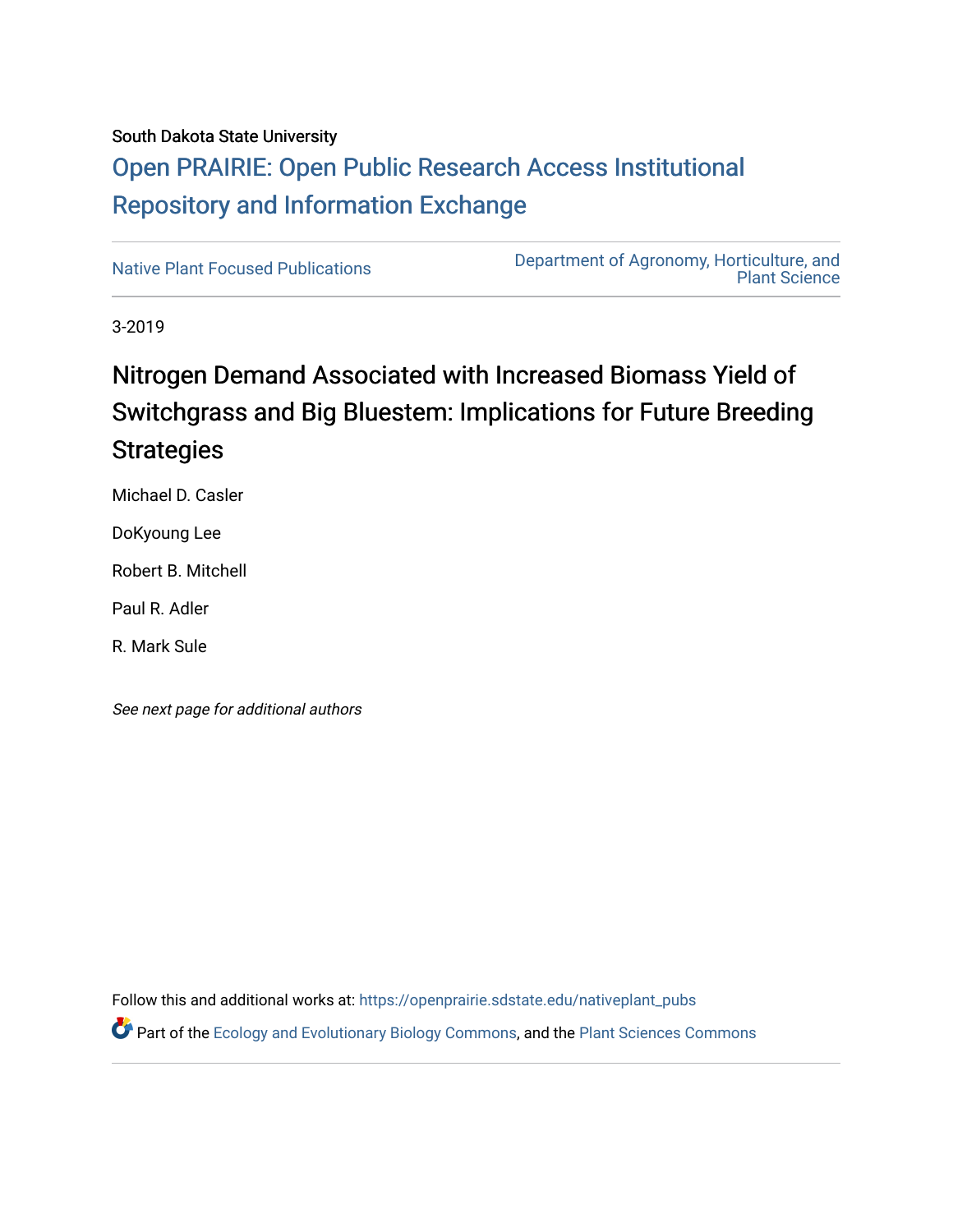## Authors

Michael D. Casler, DoKyoung Lee, Robert B. Mitchell, Paul R. Adler, R. Mark Sule, Keith D. Johnso, Robert Kallenbach, Arvid A. Boe, Russell D. Mathison, Kim A. Cassida, Doohong Min, and Kenneth J. Moore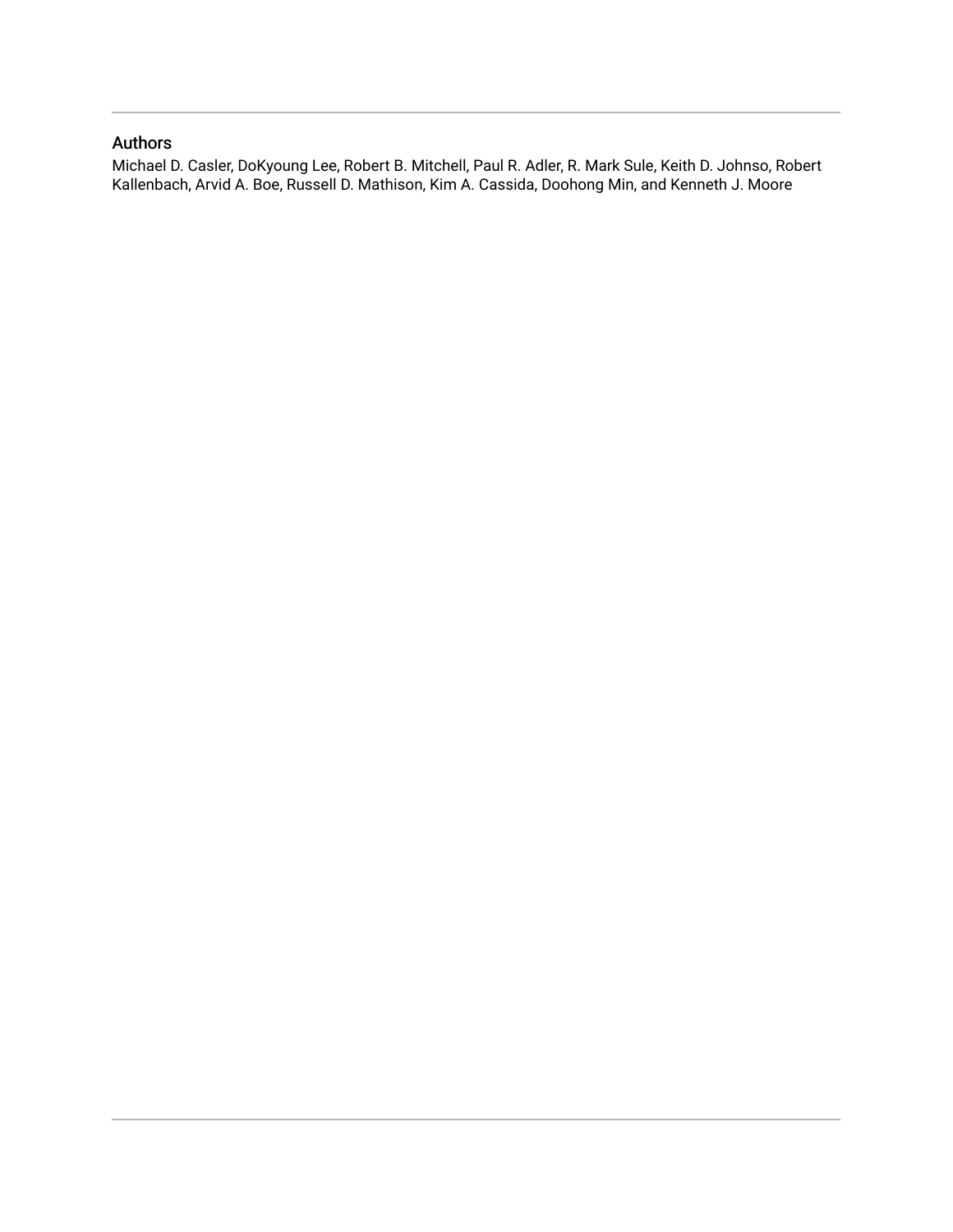## Nitrogen Demand Associated with Increased Biomass Yield of Switchgrass and Big Bluestem: Implications for Future Breeding Strategies



Michael D. Casler<sup>1</sup>  $\odot$  · DoKyoung Lee<sup>2</sup> · Robert B. Mitchell<sup>3</sup> · Paul R. Adler<sup>4</sup> · R. Mark Sulc<sup>5</sup> · Keith D. Johnson<sup>6</sup> · Robert L. Kallenbach<sup>7</sup> • Arvid R. Boe<sup>8</sup> • Russell D. Mathison<sup>9</sup> • Kim A. Cassida<sup>10</sup> • Doohong Min<sup>11</sup> • Kenneth J. Moore<sup>12</sup>

Published online: 5 December 2019

 $\odot$  This is a U.S. Government work and not under copyright protection in the US; foreign copyright protection may apply 2019

#### Abstract

Development of perennial biomass cropping systems is focused on maximizing biomass yield with minimum inputs, particularly nitrogen (N) fertilizer. Historical breeding efforts have focused on increasing biomass yield but have ignored N-use efficiency. The purpose of this study was to quantify the increased N demand associated with realized gains in biomass yield from big bluestem (Andropogon gerardii Vitman) and switchgrass (Panicum virgatum L.) breeding programs. Nitrogen demand was highly variable across locations and years, ranging from − 1.7 to + 6.8 kg N Mg<sup>-1</sup> DM, with an average of 2.2 kg N Mg<sup>-1</sup> DM. Increases in N demand were closely associated with realized gains in biomass yield and were observed for all types of switchgrass (upland, lowland, and hybrid) as well as for big bluestem. Attenuation of these responses will require alternative breeding schemes that are focused on evaluation of switchgrass genotypes and progeny under low-N conditions and include a highthroughput tissue N analysis as a component of future selection criteria, designed to develop new cultivars with high biomass yield and low tissue N.

Keywords Panicum virgatum L. · Andropogon gerardii Vitman · Nitrogen-use efficiency · Breeding · Genetics

### Introduction

Development of sustainable perennial grass production systems is a key element of many proposed cellulosic biomass

Electronic supplementary material The online version of this article ([https://doi.org/10.1007/s12155-019-10081-y\)](https://doi.org/10.1007/s12155-019-10081-y) contains supplementary material, which is available to authorized users.

 $\boxtimes$  Michael D. Casler [michael.casler@usda.gov](mailto:michael.casler@usda.gov); [mdcasler@wisc.edu](mailto:mdcasler@wisc.edu)

- <sup>1</sup> USDA-ARS, U.S. Dairy Forage Research Center, 1925 Linden Dr, Madison, WI 53706-1108, USA
- Department of Crop Sciences, University of Illinois, Urbana, IL 61801, USA
- <sup>3</sup> USDA-ARS, Wheat, Sorghum, and Forage Research Unit, 251 Filey Hall, University. of Nebraska, Lincoln, NE 88583-0937, USA
- <sup>4</sup> USDA-ARS, Pasture Systems and Watershed Management Research Unit, University Park, PA 16802, USA
- <sup>5</sup> Department of Horticulture and Crop Science, The Ohio State University, Kottman Hall, Columbus, OH 43210, USA

systems [\[1](#page-11-0)]. Switchgrass has been the model herbaceous species for these systems since 1992 [\[2](#page-11-0)]. Although it receives considerably less attention and funding, big bluestem is also a candidate for biomass production, owing to high yield in

- <sup>6</sup> Department of Agronomy, Purdue University, West Lafayette, IN 47907, USA
- Division of Plant Sciences, University of Missouri, Columbia, MO 65211, USA
- Department of Plant Science, Agricultural Hall, South Dakota State University, Brookings, SD 57007, USA
- <sup>9</sup> North Central Research & Outreach Center, University of Minnesota, Grand Rapids, MN 55744, USA
- <sup>10</sup> Department of Plant Soil and Microbial Sciences, Michigan State University, East Lansing, MI 48824, USA
- <sup>11</sup> Department of Agronomy, Kansas State University, Manhattan, KS 66506, USA
- <sup>12</sup> Department of Agronomy, Iowa State University, Ames, IA 50011, USA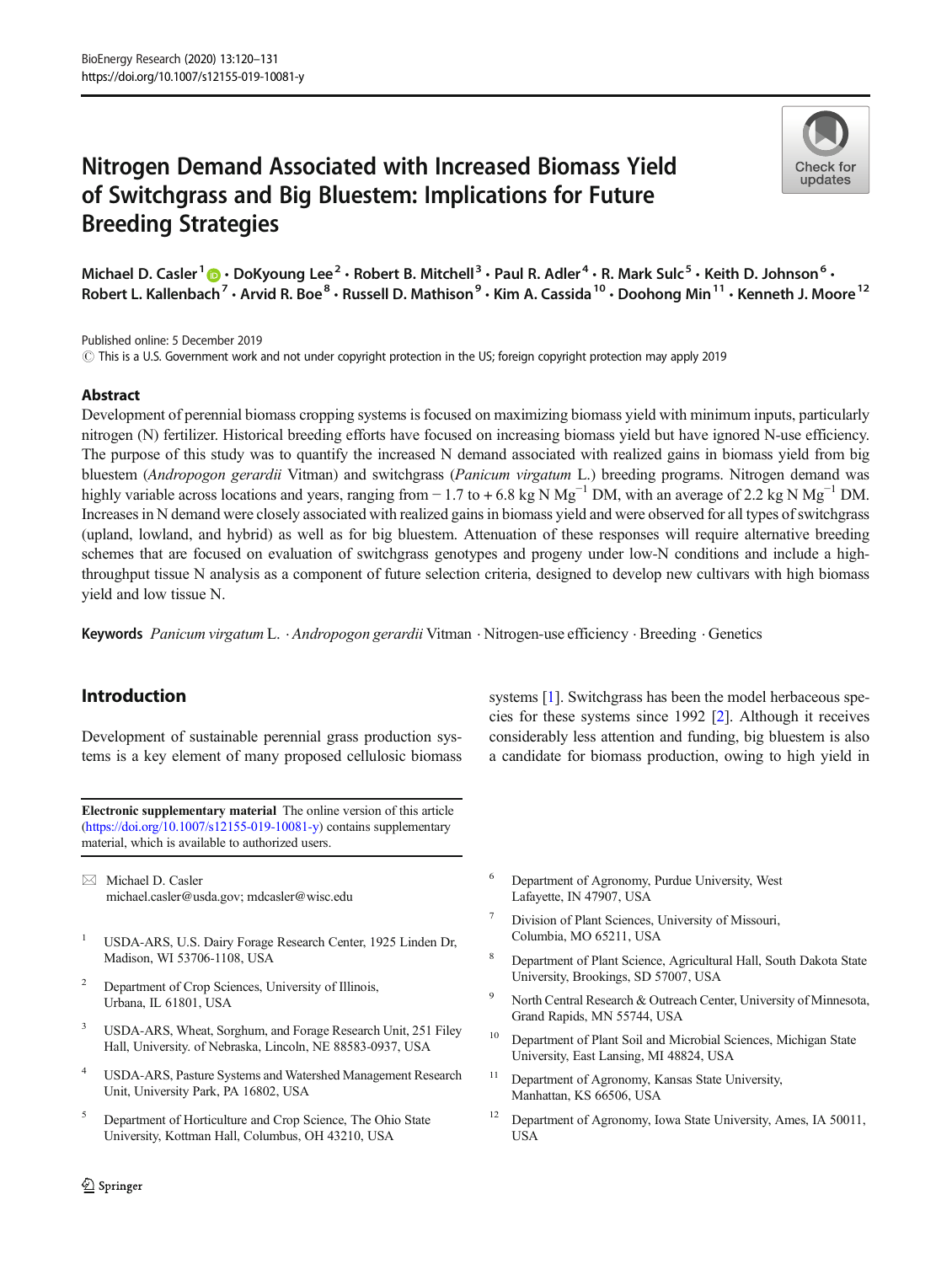monocultures and candidacy as a component of high-diversity biomass polycultures [\[3](#page-11-0), [4](#page-11-0)]. The general strategy for producing high-diversity polycultures is similar to that used to develop high-yield forage mixtures: select the highest-yielding cultivars of each species, each developed by breeding for high biomass yield and adaptation to the desired target population of environments [\[5,](#page-11-0) [6](#page-11-0)]. The best mixtures or polycrosses are then likely to be derived from the best components available.

Breeders have been extremely successful increasing biomass yield of switchgrass and, to a lesser extent, big bluestem. Genetic gains in biomass yield have been documented from several breeding programs [[7,](#page-11-0) [8\]](#page-11-0). These and earlier studies have documented the strong genotype  $\times$  environment (GE) interactions that exist for switchgrass, primarily associated with temperature and photoperiod, secondarily associated with moisture availability across a longitudinal gradient, and occasionally associated with soil characteristics [\[9\]](#page-12-0). These interactions appear to exist for big bluestem as well but are not as well characterized as for switchgrass [\[9,](#page-12-0) [10\]](#page-12-0). These studies have been critical in determining adaptation zones for individual cultivars and for helping to define the most efficient breeding methods to develop more broadly adapted cultivars.

Despite these gains and advancements, the role of N fertilizer in both commercial production systems and in breeding nurseries remains hotly debated and largely unresolved [[1,](#page-11-0) [11](#page-12-0)]. Removal of N from the system is one of the major disadvantages of N fertilization. Increased rates of N fertilizer lead to increased nitrous oxide emissions, increased nitrate leaching, increased N removal in harvested biomass, and decreased N-use efficiency [\[1](#page-11-0), [12,](#page-12-0) [13\]](#page-12-0). Furthermore, switchgrass biomass yield responds to increased N fertilizer only in about 50% of published N-rate experiments [[14\]](#page-12-0).

The purpose of this study was to determine the extent to which increases in biomass yield associated with breeding gains during the past 30 years have led to increased N demand for biomass crops of switchgrass and big bluestem. The experiments were conducted under "optimal" nitrogen conditions, using a fertilization rate of 112 kg ha<sup> $-1$ </sup> as recommended by Vogel et al. [\[15\]](#page-12-0). As such, the results and conclusions are intended to be focused on soil for which nitrogen is nonlimiting for growth and biomass accumulation.

#### Materials and Methods

#### Field Sites and Plant Materials

Switchgrass and big bluestem field experiments were planted at 13 locations in April or May 2012 and 2014 [[8\]](#page-11-0). Experiments planted in 2012 included 22 switchgrass populations and 12 big bluestem populations. Eight of the switchgrass populations planted in 2012 were proprietary and bred outside of the North Central region, so they were not used in computing any of the statistical comparisons described later. Data from these eight populations were used in the analyses of variance for the sake of completeness and to improve the power of hypothesis tests. Experiments planted in 2014 included 20 switchgrass populations and 11 big bluestem populations [[8\]](#page-11-0), all of which were used for data analysis and included in the statistical data analyses reported herein.

Each experiment was designed as a randomized complete block with four replicates and plot sizes that varied with location, depending on local equipment and preferences, with details of the locations in Table [1](#page-4-0) [[16](#page-12-0)] and details of the populations in Tables [2](#page-5-0) and [3](#page-6-0) [\[8\]](#page-11-0). All plots were established with either 5-row or 7-row drill planters (0.9-m or 1.2-m width) at a seeding rate of 600 pure live seeds per meter squared. Germination percentages [\[17\]](#page-12-0), and 1000-seed mass were used to adjust seeding rates to a pure-live-seed basis. Preemergence herbicide treatments were 0.56 kg ha<sup> $-1$ </sup> quinclorac [3,7-dichloroquinoline-8-carboxylic acid] plus 1.1 kg ha−<sup>1</sup> atrazine [1-chloro-3-ethylamino-5-isopropylamino-2,4,6-triazine] for switchgrass or 0.28 kg ha<sup> $-1$ </sup> imazamethapyr [3pyridinecarboxylic acid, 2-(4,5-dihydro-4-methyl-4-(1 methylethyl)-5-oxo-1H-imidazol-2-yl)-5-methyl-] for big bluestem. All 2012 plantings were successfully established, except for the big bluestem trial at Brookings, SD. In 2014, trials at Brookings, SD, and all three Wisconsin locations, plus the big bluestem trial at Chatham, MI, failed to establish due to severe weed pressure. Of these, the only trial to recover was the 2014 switchgrass trial at Spooner, WI, which was delayed by 1 year due to slow establishment. The 2014 big bluestem trial at South Charleston, OH, was not harvested due to severe lodging which prevented accurate yield measurements.

#### Data Collection

Plots were fertilized at a rate of 112 kg N ha<sup> $-1$ </sup> in early spring, prior to initiation of growth, of each harvest year. Plots were mechanically harvested about 7 to 20 days after killing frost for up to 4 years (2012 trials) or 2 years (2014 trials). Harvesting was accomplished with either a sickle-bar mower or flail chopper, depending on location. Plot sizes and harvested areas varied across locations, but an unharvested border area was always preserved between plots [\[8](#page-11-0)]. A dry matter sample of 200 to 500 g was hand-clipped from random positions within each plot immediately before harvesting, and its mass was added to the recorded plot mass for completeness. Samples were dried for a minimum of 5 days at 55 to 65 °C and used to compute dry matter concentrations and adjusting plot mass to a dry matter basis. Samples were ground through a 1-mm screen on a Wiley-type mill, shipped to Madison, WI, and scanned on a near-infrared reflectance spectrophotometer (NIRS). Nitrogen concentration was predicted using calibrations from a broad-based population of switchgrass biomass samples [[18\]](#page-12-0). Nitrogen removal (kg ha<sup>-1</sup>) was computed as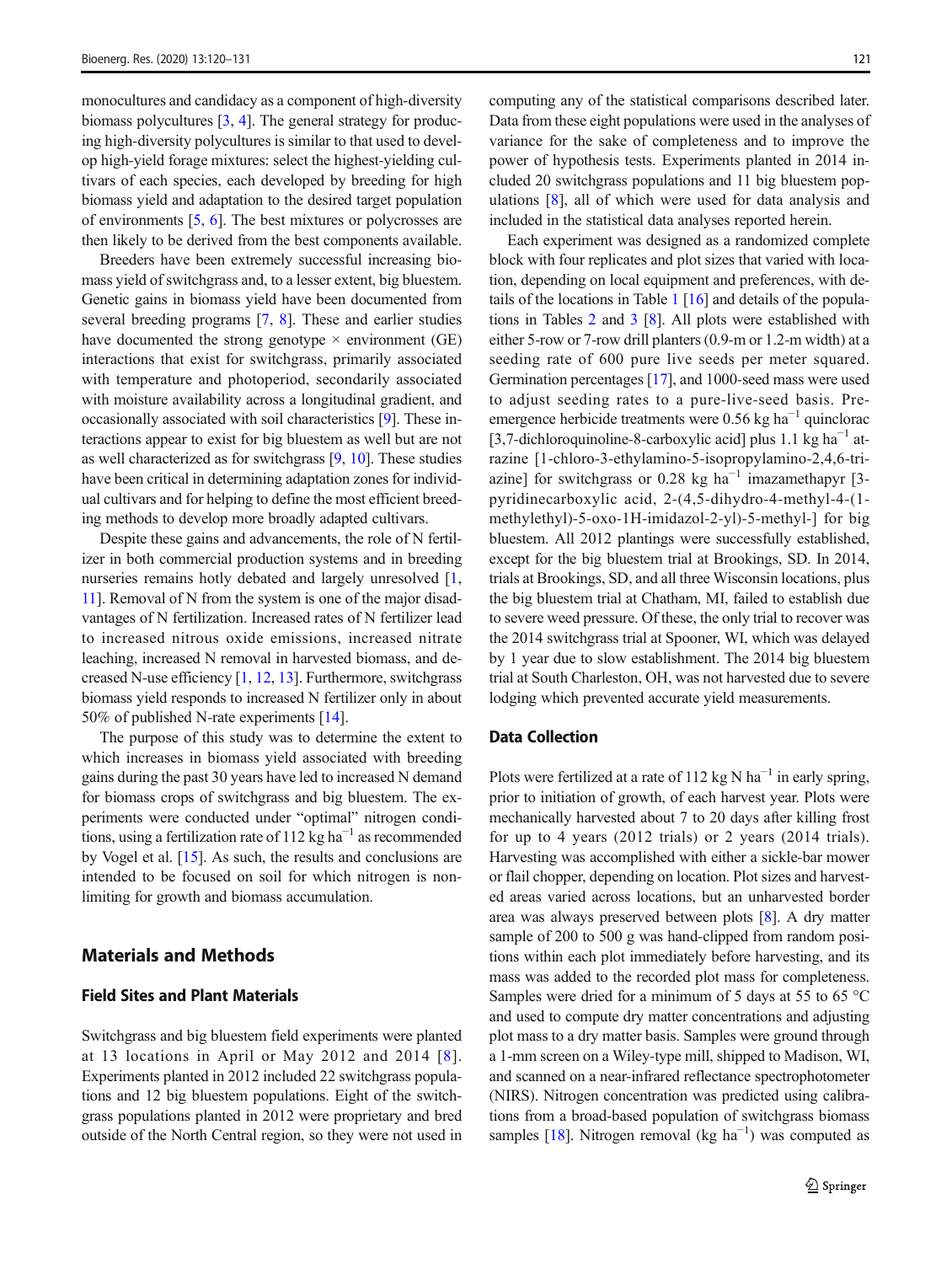<span id="page-4-0"></span>Table 1 Site characteristics of 13 field locations used to evaluate selected switchgrass and big bluestem populations

| Location                   | $\mathcal{N}$ | $\mathcal{O}(W)$ |                | Latitude Longitude USDA plant $HZ^a$ Soil type and taxonomy                                                                                                    |
|----------------------------|---------------|------------------|----------------|----------------------------------------------------------------------------------------------------------------------------------------------------------------|
| Grand Rapids, MN           | 47.18         | 93.53            | 3 <sub>b</sub> | Itasca-Goodland sandy loam<br>(coarse-loamy, mixed, superactive, frigid Haplic Glossudalf)                                                                     |
| Spooner, WI                | 45.80         | 72.87            | 4a             | Murrill silt loam (fine-loamy, mixed, mesic Typic Hapludult)                                                                                                   |
| Marshfield, WI             | 44.65         | 90.13            | 4 <sub>b</sub> | Withee silt loam (fine-loamy, mixed, superactive frigid Aquic Glossudalf)                                                                                      |
| Brookings, SD              | 44.37         | 96.80            | 4b             | McIntosh silt loam (fine-silty, mixed, superactive, frigid Aquic Calciudoll);<br>Badger silty clay loam (fine, smectitic, frigid Vertic Argiaquoll)            |
| Chatham, MI                | 46.32         | 86.92            | 4b             | Eben very cobbly sandy loam (sandy-skeletal, mixed, frigid Pachic Hapludoll)                                                                                   |
| Arlington, WI              | 43.33         | 89.38            | 5a             | Plano silt loam (fine-silty, mixed, mesic Typic Argiudoll)                                                                                                     |
| Ames, IA                   | 42.01         | 93.74            | 5a             | Webster silty clay loam (fine-loamy, mixed, superactive, mesic Typic Endoaquoll)                                                                               |
| Mead, NE                   | 41.17         | 96.42            | 5 <sub>b</sub> | 2012: Tomek silt loam (fine, smectitic, mesic Pachic Argiudoll) 2014: Filbert silt loam<br>(fine, smectitic, mesic Vertic Argialboll)                          |
| Urbana, IL                 | 40.07         | 88.21            | 5 <sub>b</sub> | Drummer silty clay loam (fine-silty, mixed, superactive, mesic Typic Endoaquoll)                                                                               |
| West Lafayette, IN         | 40.30         | 86.89            | 5 <sub>b</sub> | Toronto silt loam (fine-silty, mixed, superactive, mesic Udollic Epiaqualf);<br>Millbrook silt loam (fine-silty, mixed, superactive, mesic Udollic Endoaqualf) |
| Columbia, MO               | 38.09         | 92.18            | 6a             | Mexico silt loam (fine, smectitic, mesic Vertic Epiaqualf)                                                                                                     |
| South Charleston, OH 39.86 |               | 83.67            | 6a             | 2012: Crosby silt loam (fine, mixed, active, mesic Aeric Epiaqualf) 2014:<br>Kokomo silty clay loam (fine, mixed, superactive, mesic Typic Argiaquoll)         |
| State College, PA          | 40.72         | 77.94            | 6b             | Hagerstown silt loam (fine, mixed, semiactive, mesic Typic Hapludalf)                                                                                          |

<sup>a</sup> USDA plant hardiness zone [\[16](#page-12-0)]. Each location is shown on a map in Fig. [1](#page-8-0) of [[8\]](#page-11-0)

the product of biomass yield  $(Mg ha^{-1})$  and nitrogen concentration (mg  $g^{-1}$  or kg Mg<sup>-1</sup>).

#### Statistical Data Analysis

Data were analyzed separately by location and species. Locations were maintained as a "sort" variable rather than an ANOVA factor, because of the large range in USDA plant hardiness zones (PHZ; zones [3](#page-6-0) to 6; Table 3) and the anticipated impact of this effect on the results of fixed-effect comparisons among populations. Mixed models analysis of variance was used with harvest year as a repeated measure and a compound symmetry covariance structure with either homogeneous or heterogeneous variances, whichever fit best according to Akaike's Information Criterion [\[19\]](#page-12-0). Block and planting year were considered random effects, while population and harvest year were fixed effects, the latter decision due to the large impact of stand age at some locations.

Statistical comparisons among populations were focused strictly on estimation and testing of gains from selection during the past 30 years, using five different measures of gain. Summer-Late-Mat-C2 was compared with summer switchgrass, both of which were present in both 2012 and 2014 plantings (Table [2\)](#page-5-0). Four WS4U-derived populations were compared with WS4U using data from only the 2014 plantings (Table [2\)](#page-5-0). Three groups of improved switchgrass populations were compared with each other, essentially excluding the natural populations and forage cultivars: improved lowland populations and improved populations derived from Kanlow  $\times$  Summer hybrids were both compared with improved upland populations (Table [2](#page-5-0)). Improved upland populations are not the ideal control for the other two groups, but they were used because the unimproved lowland populations, including Kanlow, are not sufficiently adapted to PHZ 3 through 5 to have reasonable survival levels. Furthermore, improved upland populations represent an opportunity cost of breeding locally adapted germplasm vs. adapting "exotic" germplasm that has traits not present in local ecotypes. It is still not completely clear if breeding efforts in these regions should be focused on upland, lowland, or hybrid sources of germplasm. Lastly, improved biomass-type big bluestem populations were compared with big bluestem cultivars (Table [3\)](#page-6-0). Detailed results of these statistical comparisons for biomass yield were reported by [\[8\]](#page-11-0), with partial results repeated here only to assist in explaining changes in nitrogen demand.

The latter two groups of comparisons were not perfectly balanced between the 2012 and 2014 plantings due to changes in the specific populations included in the trials, but the results of these comparisons were sufficiently similar between the 2012 and 2014 plantings that they could be pooled across plantings without any significant loss of information. Most of the reason for the imbalance between the 2012 and 2014 plantings is the essential purpose of repeated plantings of regional trials, to allow the newest and most recent candidate cultivars to be tested in a timely manner, of which there were numerous candidates produced in 2012 and 2013.

All statistical comparisons were computed as contrasts within mixed models analyses combined over 2012 and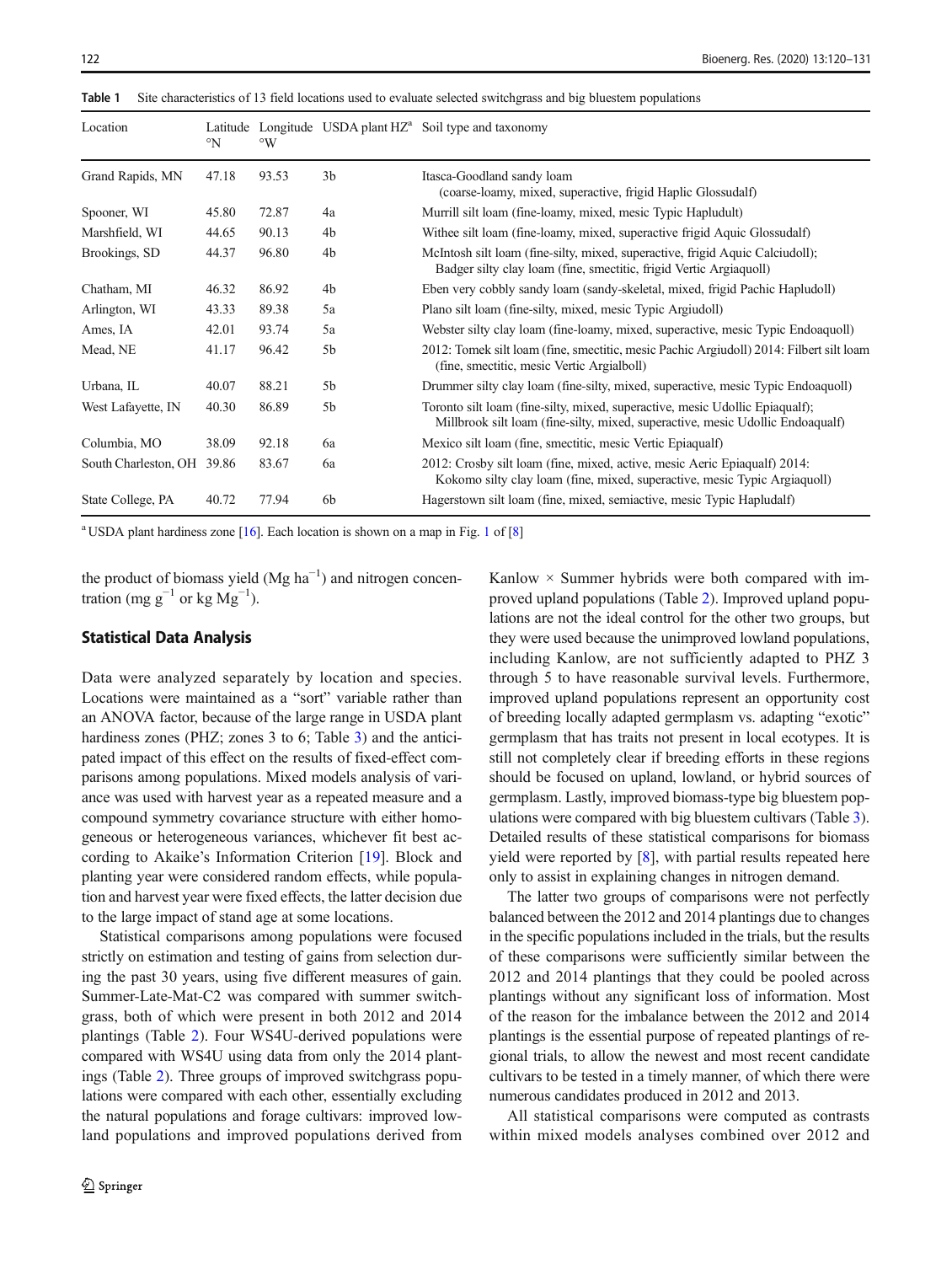<span id="page-5-0"></span>Table 2 Names, origins, and breeding histories of switchgrass populations planted in 2012 or 2014 experiments

| Population                     | Year <sup>a</sup> | Origin <sup>b</sup> | Ecotype <sup>c</sup> | Type <sup>d</sup>    | Breeding history                                                                  |
|--------------------------------|-------------------|---------------------|----------------------|----------------------|-----------------------------------------------------------------------------------|
| Cave-in-Rock (CIR)             | 2012, 2014        | Illinois            | Upland               | Natural              | None                                                                              |
| Shawnee                        | 2012, 2014        | Nebraska            | Upland               | Bred cultivar        | Selection from CIR for high digestibility (IVDMD)<br>and yield in Nebraska        |
| Summer                         | 2012, 2014        | South Dakota        | Upland               | Bred cultivar        | Selection for early flowering and rust resistance in<br>South Dakota              |
| Sunburst                       | 2012, 2014        | South Dakota        | Upland               | <b>Bred cultivar</b> | Selection for large seed size in South Dakota                                     |
| Kanlow                         | 2012              | Oklahoma            | Lowland              | Natural              | None                                                                              |
| Kanlow N2                      | 2012, 2014        | Nebraska            | Lowland              | Breeding             | Selection from Kanlow for winter survival, biomass<br>yield and quality           |
| Summer-Late-Mat. C2            | 2012, 2014        | Nebraska            | Upland               | <b>Breeding</b>      | Two cycles of selection for late flowering from Summer                            |
| K×S HP1 NETO2 C2               | 2012, 2014        | Nebraska            | Hybrid               | Bred cultivar        | Selection for biomass yield from Kanlow x Summer<br>(K×S) hybrids                 |
| NE 2010 8X HYLD-HDMD C1        | 2012              | Nebraska            | Upland               | <b>Breeding</b>      | Selection for biomass yield and IVDMD from three<br>upland populations            |
| CIR <sub>C4</sub>              | 2012, 2014        | Nebraska            | Upland               | <b>Breeding</b>      | Four cycles of selection for high biomass yield and high<br><b>IVDMD</b> from CIR |
| Liberty (K×S HP1 NETO2 C1)     | 2012, 2014        | Nebraska            | Hybrid               | Breeding             | Selection for high biomass yield and other traits from<br>K×S hybrids             |
| K×S HP1 High Yield C1          | 2012              | Nebraska            | Hybrid               | <b>Breeding</b>      | Selection for high biomass yield and other traits from<br>K×S hybrids             |
| Kanlow N1 Late Mat-High Yield  | 2012              | Nebraska            | Lowland              | <b>Breeding</b>      | Selection for high biomass yield and late flowering from<br>Kanlow N1             |
| Kanlow N1 Early Mat-High Yield | 2012              | Nebraska            | Lowland              | <b>Breeding</b>      | Selection for high biomass yield and early flowering<br>from Kanlow N1            |
| $WS-10L$                       | 2014              | Wisconsin           | Lowland              | <b>Breeding</b>      | Selection for winter survivorship from Kanlow                                     |
| WS-11L Syn2                    | 2014              | Wisconsin           | Lowland              | <b>Breeding</b>      | Selection for winter survivorship from various lowland<br>accessions              |
| $WS-12L$                       | 2014              | Wisconsin           | Lowland              | <b>Breeding</b>      | Selection for winter survivorship from various lowland<br>accessions              |
| WS-12L Syn2                    | 2014              | Wisconsin           | Lowland              | Breeding             | Selection for winter survivorship from various lowland<br>accessions              |
| <b>WS-13LU44</b>               | 2014              | Wisconsin           | Upland               | <b>Breeding</b>      | Selection for late flowering and tall plants from WS4U<br>in Wisconsin            |
| WS-13LU44B                     | 2014              | Wisconsin           | Upland               | Breeding             | Selection for late flowering and tall plants from WS4U<br>in Wisconsin            |
| WS-13LUDLP                     | 2014              | Wisconsin           | Upland               | <b>Breeding</b>      | Selection for late flowering and tall plants from WS4U<br>in Wisconsin            |
| WS-13LUL10                     | 2014              | Wisconsin           | Upland               | Breeding             | Selection for late flowering and tall plants from WS4U<br>in Wisconsin            |
| WS4U                           | 2014              | <b>NC USA</b>       | Upland               | <b>Breeding</b>      | Broad tetraploid germplasm pool (Casler et al., 2006)                             |
| WS8U                           | 2014              | <b>NC USA</b>       | Upland               | Breeding             | Broad octoploid germplasm pool (Casler et al., 2006)                              |
| <b>ILSW-KG2B</b>               | 2014              | Kansas              | Lowland              | <b>Breeding</b>      | Selection for survivorship and high plant biomass from<br>Kanlow                  |

a Planted in 2012, 2014, or both

<sup>b</sup> Origin of natural population or location of the breeding program (NC, north central)

<sup>c</sup> Upland ecotype, lowland ecotype, or selected population from within Kanlow × Summer (K×S) hybrids

<sup>d</sup> Natural, natural population; bred cultivar, cultivar developed by breeding and selection, then released; breeding, unreleased breeding population from USDA Lincoln, NE; USDA Madison, WI; or University of Illinois (details in the last column)

2014 plantings. All contrasts were computed for each individual trial-year, after which they were combined over years and trials following verification that results were largely homogeneous across years and trials. Data presentations were focused largely on pooled results across all trial-years within each of the 13 locations.

The relationship between N removal and biomass yield was quantified by linear regression for each species-locationplanting year combination (42 total field trials; 23 for switchgrass and 19 for big bluestem). Slopes of these regressions, representing N demand (kg N  $Mg^{-1}$  DM), were analyzed by linear mixed models with species, location, and year as fixed effects. Increased N demand, as represented by an increased slope of these linear regressions, is analogous to decreased internal N-use efficiency, iNUE [\[20](#page-12-0)], i.e., the change in nitrogen removed by harvest per unit increase in dry biomass yield.

Finally, an attempt was made to relate mean N removal and N demand to soil characteristics of the 13 sites, which were highly variable and are shown in Supplemental Table 1 [[21\]](#page-12-0). Soil characteristics were taken from the USDA-NRCS Web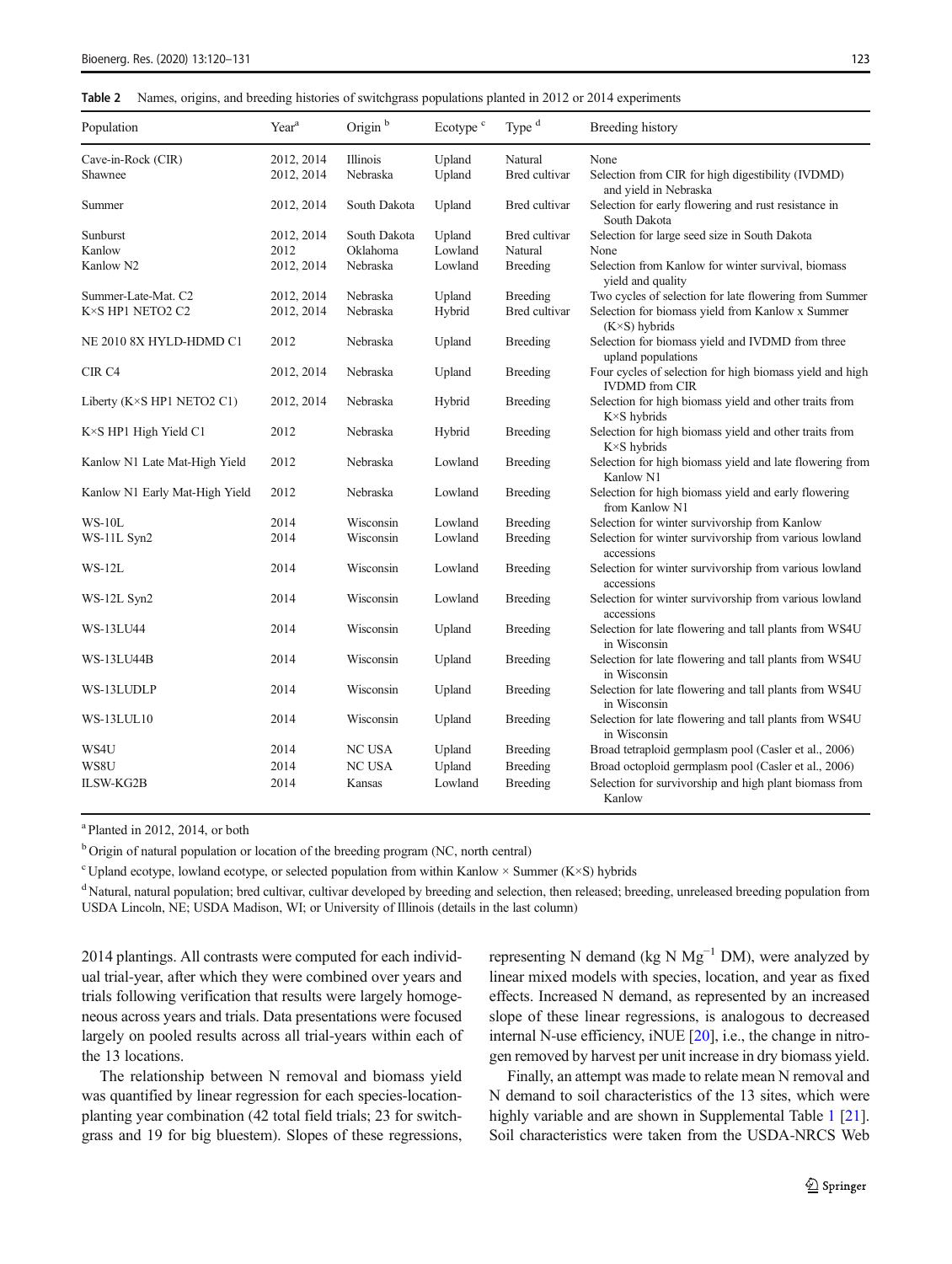<span id="page-6-0"></span>Table 3 Names, origins, and breeding histories of big bluestem populations planted in 2012 or 2014 experiments

| Population                         | Year <sup>a</sup>   | Origin <sup>b</sup>  | Type <sup>c</sup>       | Breeding history                                                                      |
|------------------------------------|---------------------|----------------------|-------------------------|---------------------------------------------------------------------------------------|
| Rountree                           | 2012, 2014 Iowa     |                      | Natural                 | None                                                                                  |
| Goldmine                           | 2012, 2014 Nebraska |                      | <b>Bred</b><br>cultivar | Selection for high yield and digestibility (IVDMD) from Kaw, three breeding<br>cycles |
| Bonanza                            | 2012, 2014 Nebraska |                      | <b>Bred</b><br>cultivar | Selection for high yield and digestibility from Pawnee, three breeding cycles         |
| Kaw                                | 2012, 2014 Kansas   |                      | <b>Bred</b><br>cultivar | Selection for tall and leafy plants, medium to late flowering                         |
| Niagara                            |                     | 2012 New York        | Natural                 | None                                                                                  |
| Sunnyview                          |                     | 2012 South<br>Dakota | <b>Bred</b><br>cultivar | Selection for plant vigor, leaf rust, leafiness, and large seed size                  |
| Champ                              | 2012, 2014 Nebraska |                      | <b>Bred</b><br>cultivar | Selection for high crown diameter and large seed size                                 |
| Kaw HYLD-HDMD C5                   |                     | 2012 Nebraska        | <b>Breeding</b>         | Selection for high yield and digestibility from Kaw, five breeding cycles             |
| Pawnee HYLD-HDMD<br>C <sub>5</sub> |                     | 2012 Nebraska        | Breeding                | Selection for high yield and digestibility from Pawnee, five breeding cycles          |
| Bamboo C1                          |                     | 2012 Nebraska        | <b>Breeding</b>         | Plants from HZ5 collections with thick, coarse stems (bamboo appearance)              |
| MW5A C1                            | 2012, 2014 Nebraska |                      | <b>Breeding</b>         | Broad germplasm pool representing USDA hardiness zone 5a in the NC USA                |
| MW5B C1                            | 2012, 2014 Nebraska |                      | <b>Breeding</b>         | Broad germplasm pool representing USDA hardiness zone 5b in the NC USA                |
| WBB-11L Syn2                       |                     | 2014 Wisconsin       | Breeding                | Selection for late flowering and high plant biomass from broad germplasm pool         |
| WBB-12L Syn1                       |                     | 2014 Wisconsin       | <b>Breeding</b>         | Selection for late flowering and high plant biomass from broad germplasm pool         |
| WBB-12L Syn2                       |                     | 2014 Wisconsin       | Breeding                | Selection for late flowering and high plant biomass from broad germplasm pool         |
| WBB-12LLOK                         |                     | 2014 Wisconsin       | Breeding                | Selection for late flowering and high plant biomass from broad germplasm pool         |

a Planted in 2012, 2014, or both

<sup>b</sup> Origin of natural population or location of the breeding program

<sup>c</sup> Natural, natural population; bred cultivar, cultivar developed by breeding and selection, then released; breeding, unreleased breeding population from USDA Lincoln, NE, or USDA Madison, WI, as noted in the third column

Soil Survey [[21\]](#page-12-0): cation exchange capacity, electrical conductivity, available water storage, and soil texture (percentages of sand, silt, and clay). Soil samples, taken to a depth of 0.7 m at the time of planting, were analyzed by the University of Wisconsin Soil and Forage Lab [[22](#page-12-0)] for total nitrogen [[23\]](#page-12-0), Bray 1 P and K  $[24]$ , pH  $[25]$  $[25]$ , and OM  $[26]$ . Relationships of all soil variables to mean N removal values and to N demand were analyzed by simply correlation coefficients and by multiple regression analysis using forward stepwise regression.

#### Results

Variation among cultivars or populations was significant for nearly all locations and establishment years (Table [4\)](#page-7-0). There was a slight tendency for lower significance levels (higher  $p$  values) for big bluestem compared with switchgrass at a few locations. This was probably a reflection on the smaller number of populations, with fewer degrees of freedom and lower power, combined with less overall effort on breeding big bluestem during the past 30 years, compared with switchgrass.

The path analysis of N removal was homogeneous across locations and establishment years, so Fig. [1](#page-8-0) shows the results pooled across all locations and years. Biomass yield and N concentration were negatively correlated with each other, as expected for at least a partial dilution effect. Both N concentration and biomass yield had strong positive effects on N removal with biomass yield having a 25 to 45% higher impact than N concentration.

Most of the GE interactions associated with biomass yield were associated with differences in hardiness zone, specifically hardiness zones 3/4 vs. 5/6 [\[8](#page-11-0)]. There were few GE interactions associated with locations within these two groups of hardiness zones and few GE interactions associated with repeated years of harvesting or years of establishment (2012 vs. 2014). Therefore, the contrast analyses for N concentration and removal, which are focused on genetic responses to selection and population improvement, were pooled across locations and establishment years within the two groups of hardiness zones (HZ 3/4 vs. HZ 5/6). As such, the biologically meaningful GE interactions can be seen as differential selection responses in Fig. [2](#page-8-0).

Each of the ten contrast comparisons for biomass yield were significant  $(p < 0.05)$ , with eight positive and two negative responses (Fig. [2](#page-8-0)). Breeding for increased biomass yield of upland ecotypes of switchgrass significantly improved biomass yield within all plant hardiness zones. Because the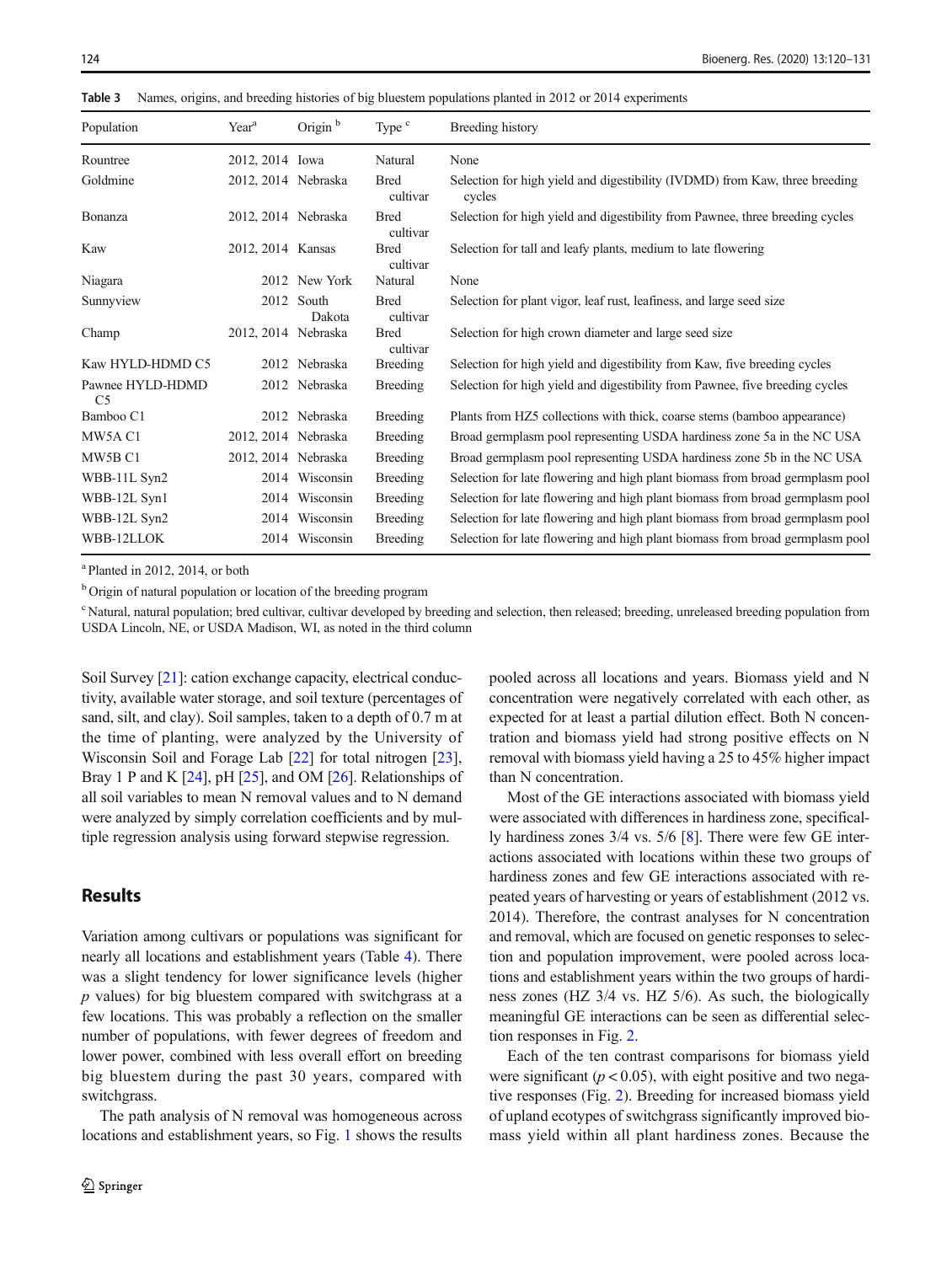<span id="page-7-0"></span>Table 4 p values for biomass yield, nitrogen concentration, and nitrogen removal measured on cultivars and experimental populations of two species established at up to 22 locations in either 2012 or 2014 seeding years

|      |                       | Big bluestem    |                |                  | Switchgrass   |                |                  |  |
|------|-----------------------|-----------------|----------------|------------------|---------------|----------------|------------------|--|
| Year | Location <sup>a</sup> | Biomass yield   | Nitrogen conc. | Nitrogen removal | Biomass yield | Nitrogen conc. | Nitrogen removal |  |
| 2012 | Grand Rapids, MN      | < 0.01          | < 0.01         | 0.01             | < 0.01        | < 0.01         | < 0.01           |  |
| 2014 | Grand Rapids, MN      | < 0.01          | < 0.01         | 0.04             | < 0.01        | < 0.01         | < 0.01           |  |
| 2012 | Spooner, WI           | < 0.01          | 0.31           | < 0.01           | 0.01          | < 0.01         | 0.01             |  |
| 2014 | Spooner, WI           | ND <sup>b</sup> | ND             | <b>ND</b>        | 0.03          | 0.66           | 0.03             |  |
| 2012 | Marshfield, WI        | < 0.01          | < 0.01         | < 0.01           | < 0.01        | < 0.01         | < 0.01           |  |
| 2012 | Brookings, SD         | <b>ND</b>       | ND             | <b>ND</b>        | < 0.01        | < 0.01         | < 0.01           |  |
| 2012 | Chatham, MI           | < 0.01          | < 0.01         | 0.01             | < 0.01        | < 0.01         | < 0.01           |  |
| 2014 | Chatham, MI           | ND              | ND             | <b>ND</b>        | < 0.01        | 0.16           | 0.06             |  |
| 2012 | Arlington, WI         | 0.04            | 0.18           | < 0.01           | < 0.01        | < 0.01         | < 0.01           |  |
| 2012 | Ames, IA              | 0.05            | 0.33           | 0.07             | < 0.01        | < 0.01         | < 0.01           |  |
| 2014 | Ames, IA              | 0.21            | 0.09           | 0.71             | < 0.01        | 0.01           | < 0.01           |  |
| 2012 | Mead, NE              | 0.12            | 0.04           | 0.23             | < 0.01        | < 0.01         | < 0.01           |  |
| 2014 | Mead, NE              | 0.31            | 0.79           | 0.78             | < 0.01        | < 0.01         | 0.01             |  |
| 2012 | Urbana, IL            | 0.04            | < 0.01         | 0.27             | < 0.01        | < 0.01         | < 0.01           |  |
| 2014 | Urbana, IL            | 0.03            | < 0.01         | 0.18             | < 0.01        | < 0.01         | 0.06             |  |
| 2012 | West Lafayette, IN    | < 0.01          | < 0.01         | < 0.01           | < 0.01        | < 0.01         | < 0.01           |  |
| 2014 | West Lafayette, IN    | < 0.01          | 0.19           | 0.16             | < 0.01        | < 0.01         | < 0.01           |  |
| 2012 | Columbia, MO          | < 0.01          | 0.30           | 0.64             | < 0.01        | 0.19           | < 0.01           |  |
| 2014 | Columbia, MO          | < 0.01          | 0.08           | 0.08             | < 0.01        | < 0.01         | < 0.01           |  |
| 2012 | South Charleston, OH  | < 0.01          | < 0.01         | 0.02             | 0.22          | < 0.01         | 0.12             |  |
| 2014 | South Charleston, OH  | ND              | ND             | ND               | < 0.01        | 0.03           | < 0.01           |  |
| 2012 | State College, PA     | < 0.01          | < 0.01         | 0.33             | < 0.01        | < 0.01         | < 0.01           |  |
| 2014 | State College, PA     | 0.45            | 0.92           | 0.97             | < 0.01        | < 0.01         | < 0.01           |  |

<sup>a</sup> Locations are sorted by plant hardiness zone: PHZ 3b on top to PHZ 6b on bottom

 $b$ <sub>ND</sub> no data due to failed establishment or to severe lodging that prevented a yield measurement

lowland and K×S strains of switchgrass were still green and actively growing at the time of killing frost, they had not yet completed their annual life cycle for the locations within plant hardiness zones 3 and 4, reducing their potential for biomass accumulation. As such, selection responses for biomass yield within these two groups were negative, while gains in biomass yield were significant within plant hardiness zones 5 and 6, where these populations are normally adapted and they were able to complete their annual life cycle before killing frost. Results for big bluestem were intermediate between the upland switchgrass populations and the lowland or K×S populations: significant gains for both hardiness regions, but reduced for the northern regions where big bluestem had less time to complete its annual life cycle.

As expected, based on the negative correlations between biomass yield and N concentration, responses for N concentration were generally in the opposite direction as observed for biomass yield, with seven significant responses (five negative and two positive; Fig. [2](#page-8-0)). The significant increases in N concentration of the lowland and K×S in plant hardiness zones 3 and 4 was due to their late flowering nature and the inability to complete their annual life cycle, which includes recycling tissue N to belowground storage tissues. Contrast comparisons for N removal closely paralleled those for biomass yield in seven of ten cases (five positive and two negative), with partial attenuation of responses due to the negative correlation between biomass yield and N concentration. This partial attenuation can also be observed in the average absolute responses to selection as a percentage of the unselected controls, which were 38% for biomass yield and 25% for N removal.

Thirty-two of the 42 linear regressions of N removal on biomass yield were significant ( $p < 0.05$ ), with nine non-significant values and one negative value (Table [5](#page-9-0); Fig. [3](#page-9-0)). Nitrogen demand was highly variable, ranging from − 1.7 to 6.8 kg N for each megagram increase in biomass yield. There was no significant difference between big bluestem and switchgrass. The two establishment years were significantly different for N demand ( $p < 0.01$ ), with means of 2.3 and 3.4 kg N  $Mg^{-1}$  DM for 2012 and 2014, respectively. Locations were highly variable for N demand, with mean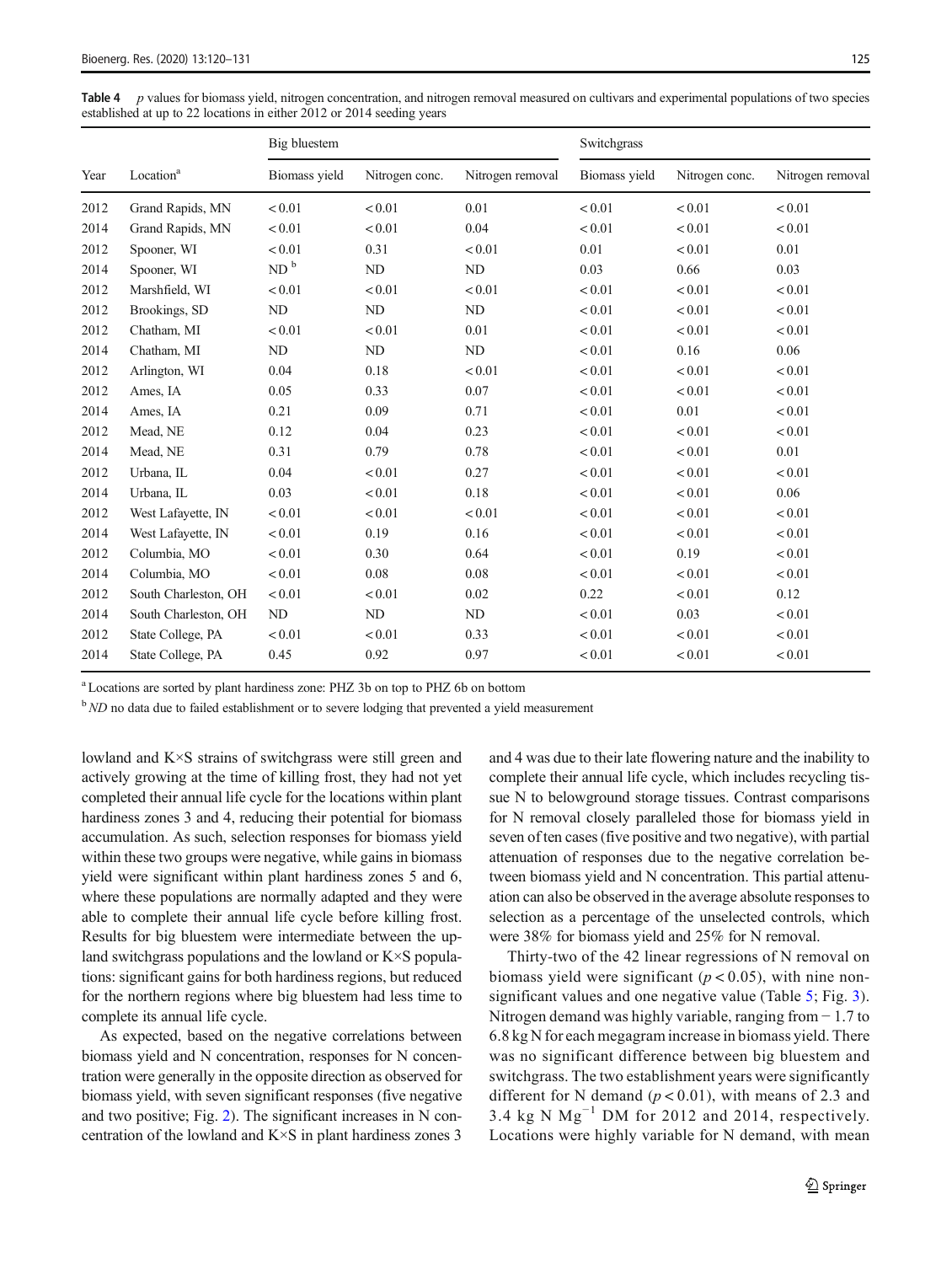<span id="page-8-0"></span>



Fig. 1 Path analysis diagrams for switchgrass and big bluestem: standardized partial regression coefficients (direct effects) of biomass yield and nitrogen concentration on nitrogen removal, correlation

values ranging from 0.4 to 4.8 kg N  $Mg^{-1}$  DM, but this variability was not associated with plant hardiness zone (Fig. [4](#page-10-0)). These differences were significant  $(p < 0.01)$  and Fig. [4](#page-10-0) shows that there was some level of consistency or predictability for N demand between the 2012 and 2014 establishment years. However, none of the soil chemical or physical characteristics explained a significant portion of variability for either mean N removal or N demand across locations,

coefficients between biomass yield and nitrogen concentration, and residuals. All values represent the mean over all trial-years for each species

either individually or from the multiple regression analyses; the highest proportion of variability explained was < 0.25. Specifically, neither N removal nor N demand was related to total N concentration in the soil for either switchgrass or big bluestem ( $r^2$  < 0.02). Despite the large range in mean soil N (663 to 1994 ppm), this was a strong indication that the use of nitrogen fertilizer in this experiment resulted in non-Nlimiting conditions.



Fig. 2 Responses to selection for increased biomass yield of switchgrass or big bluestem germplasm  $(x-axis: 0)$  = unselected parent population or cultivars; 1 = progeny populations selected for increased biomass yield). The five columns, each representing a different set of control vs. selected populations, are described in detail in the text and in Tables [2](#page-5-0) and [3](#page-6-0). Open

circles and dashed lines represent the mean of all trials located in USDA plant hardiness zones 3 and 4; closed circles and solid lines represent the mean of all trials located in USDA plant hardiness zones 5 and 6; \*, \*\*, and ns represent significance at 0.05 or 0.01, or non-significance, respectively, of the selection responses  $(0 \text{ vs. } 1 \text{ on the } x\text{-axis})$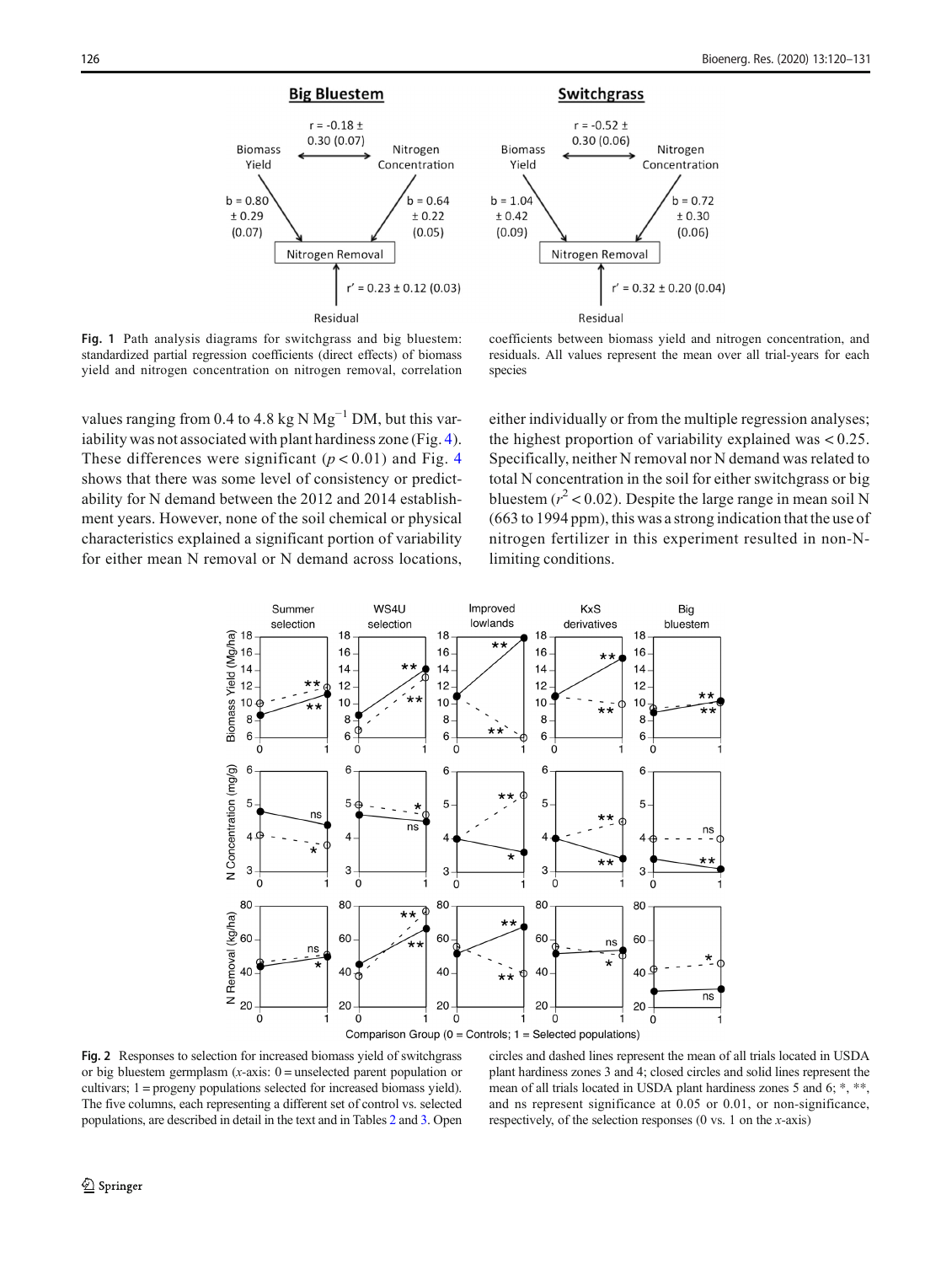<span id="page-9-0"></span>**Table 5** Statistics for the linear regressions of nitrogen removal (kg ha<sup>-1</sup>) on biomass yield (Mg ha<sup>-1</sup>) for 42 big bluestem or switchgrass trials, computed from population means over years

|      |                       | Big bluestem    |                                                   | Switchgrass     |           |                |                                  |                 |           |
|------|-----------------------|-----------------|---------------------------------------------------|-----------------|-----------|----------------|----------------------------------|-----------------|-----------|
| Year | Location <sup>a</sup> | $r^2$           | Slope $(b)$<br>$kg \overset{\cdot}{N} Mg^{-1}$ DM | SE <sub>b</sub> | $p$ value | r <sup>2</sup> | Slope (b)<br>$kg$ N $Mg^{-1}$ DM | SE <sub>h</sub> | $p$ value |
| 2012 | Grand Rapids, MN      | 0.80            | 2.78                                              | 0.43            | $< 0.01$  | 0.90           | 5.66                             | 0.41            | < 0.01    |
| 2014 | Grand Rapids, MN      | 0.58            | 4.11                                              | 1.18            | 0.01      | 0.94           | 6.81                             | 0.40            | < 0.01    |
| 2012 | Spooner, WI           | 0.80            | 2.65                                              | 0.42            | < 0.01    | 0.41           | 3.25                             | 0.45            | < 0.01    |
| 2014 | Spooner, WI           | ND <sup>b</sup> | ND                                                | <b>ND</b>       | <b>ND</b> | 0.84           | 4.92                             | 0.47            | < 0.01    |
| 2012 | Marshfield, WI        | 0.78            | 3.29                                              | 0.56            | < 0.01    | 0.79           | 3.23                             | 0.37            | < 0.01    |
| 2012 | Brookings, SD         | ND              | ND                                                | <b>ND</b>       | ND        | 0.44           | 1.65                             | 0.41            | < 0.01    |
| 2012 | Chatham, MI           | 0.10            | 1.53                                              | 1.46            | 0.32      | 0.13           | $-1.72$                          | 1.06            | 0.12      |
| 2014 | Chatham, MI           | ND              | ND                                                | <b>ND</b>       | ND        | 0.03           | 0.79                             | 1.11            | 0.49      |
| 2012 | Arlington, WI         | 0.73            | 4.81                                              | 0.93            | < 0.01    | 0.34           | 3.72                             | 1.17            | < 0.01    |
| 2012 | Ames, IA              | 0.82            | 3.62                                              | 0.53            | < 0.01    | 0.26           | 3.16                             | 1.25            | 0.02      |
| 2014 | Ames, IA              | 0.44            | 2.63                                              | 1.00            | 0.03      | 0.89           | 3.70                             | 0.31            | < 0.01    |
| 2012 | Mead, NE              | 0.73            | 2.94                                              | 0.56            | < 0.01    | 0.10           | 1.13                             | 0.78            | 0.16      |
| 2014 | Mead, NE              | 0.58            | 5.71                                              | 1.62            | 0.01      | 0.53           | 2.38                             | 0.52            | < 0.01    |
| 2012 | Urbana, IL            | 0.50            | 2.27                                              | 0.72            | 0.01      | 0.49           | 2.18                             | 0.50            | < 0.01    |
| 2014 | Urbana, IL            | 0.28            | 3.45                                              | 1.83            | 0.09      | 0.81           | 3.39                             | 0.39            | < 0.01    |
| 2012 | West Lafayette, IN    | 0.73            | 2.36                                              | 0.46            | < 0.01    | 0.41           | 2.18                             | 0.62            | < 0.01    |
| 2014 | West Lafayette, IN    | 0.56            | 1.79                                              | 0.53            | 0.01      | 0.43           | 1.51                             | 0.41            | < 0.01    |
| 2012 | Columbia, MO          | 0.25            | 0.50                                              | 0.27            | 0.10      | 0.00           | 0.04                             | 0.27            | 0.89      |
| 2014 | Columbia, MO          | 0.29            | 0.81                                              | 0.42            | 0.09      | 0.75           | 1.36                             | 0.18            | < 0.01    |
| 2012 | South Charleston, OH  | 0.26            | 1.78                                              | 0.96            | 0.09      | 0.39           | 2.92                             | 1.09            | 0.02      |
| 2014 | South Charleston, OH  | ND              | ND                                                | <b>ND</b>       | ND        | 0.80           | 4.69                             | 0.55            | < 0.01    |
| 2012 | State College, PA     | 0.00            | $-0.05$                                           | 0.34            | 0.87      | 0.18           | 1.35                             | 0.63            | 0.05      |
| 2014 | State College, PA     | 0.81            | 3.60                                              | 0.58            | < 0.01    | 0.78           | 2.77                             | 0.34            | < 0.01    |
| 2012 | Overall mean          | 0.61            | 1.57                                              | 0.40            | < 0.01    | 0.27           | 2.08                             | 0.76            | 0.01      |
| 2014 | Overall mean          | 0.60            | 2.10                                              | 0.58            | < 0.01    | 0.79           | 3.00                             | 0.37            | < 0.01    |

<sup>a</sup> Locations are sorted by plant hardiness zone: PHZ 3b on top to PHZ 6b on bottom

 $b$  ND no data due to failed establishment

Fig. 3 Scatterplots and linear regressions of nitrogen removal as a function of biomass yield for big bluestem and switchgrass, illustrating the range of responses. Each panel shows the regressions with the minimum or maximum N demand within each establishment year (2012 and 2014), with regression statistics shown in Table [3](#page-6-0)

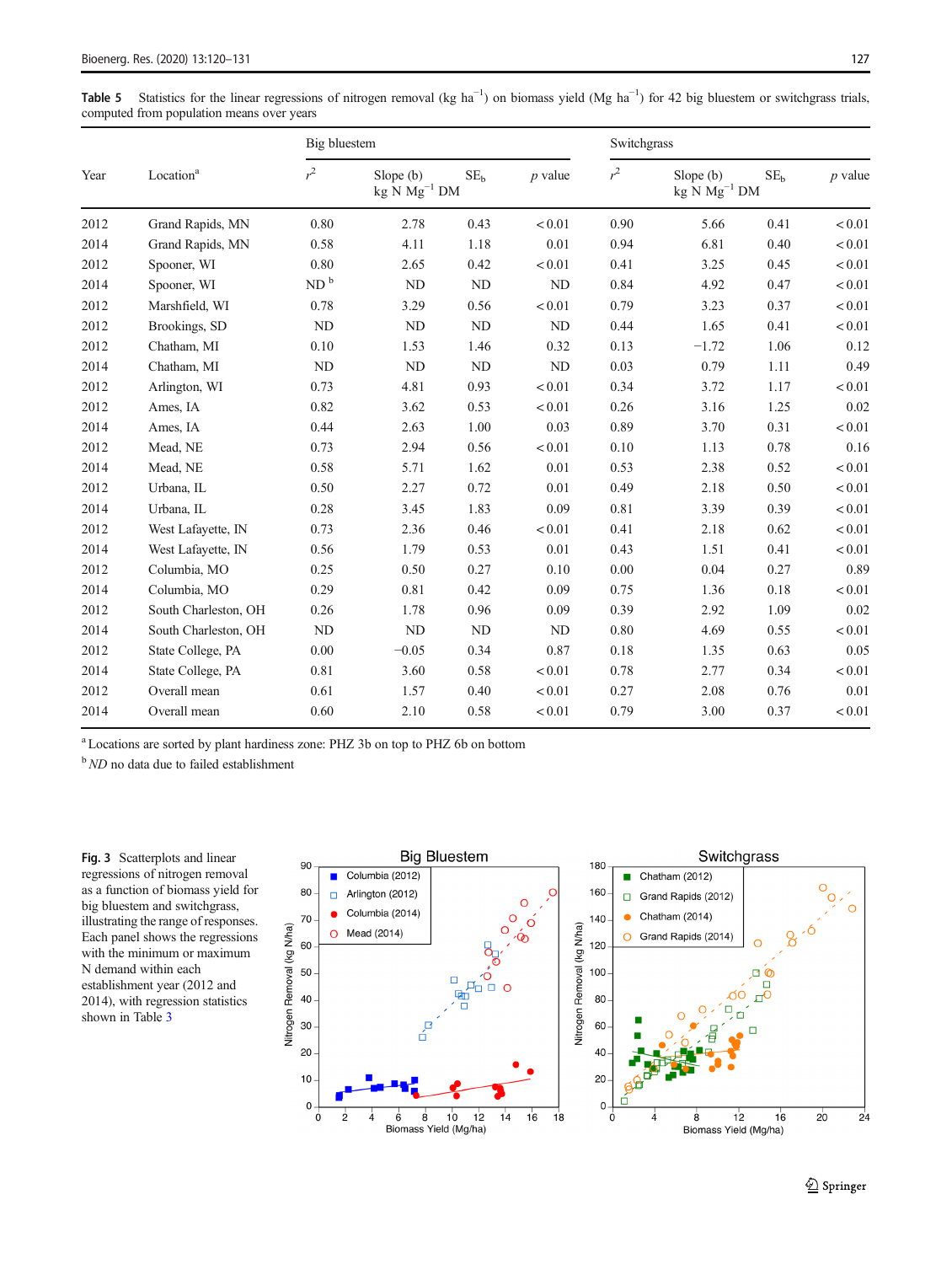<span id="page-10-0"></span>

Fig. 4 Mean nitrogen demand for 13 field locations, as measured by the slope of linear regressions of nitrogen removal on biomass yield, averaged across two species and two establishment years. Locations are sorted as shown in Table [1](#page-4-0), from hardiness zone 3b (left) to 6b (right) and each color represents a specific plant hardiness zone (GRP, Grand Rapids, MN; SPN, Spooner, WI; MSH, Marshfield, WI; BRK, Brookings, SD; CHT, Chatham, MI; ARL, Arlington, WI; AMS, Ames, IA; MEA, Mead, NE; URB, Urbana, IL; WLF, West Lafayette, IN; COL, Columbia, MO; SCH, South Charleston, OH; STC, State College, PA)

#### **Discussion**

Nitrogen is essential to life, being one of the most important constituents of amino acids, proteins, and enzymes. For this reason, breeding for increased N content has often been an objective of forage breeding programs aimed at developing forage crops with increased protein content [[27](#page-12-0)–[29\]](#page-12-0). Nitrogen concentration has a moderate to high heritability and it is relatively easy and rapid to achieve increases in protein concentration of both grasses and legumes [\[27](#page-12-0)–[29\]](#page-12-0).

Dedicated biomass crops represent a significant departure from this concept because N removed in the biomass is largely wasted for future use, except as a component of biochar, a byproduct of biomass pyrolysis, which can be used as a source of nutrients for future crops [\[30](#page-12-0)]. Essentially, N has little or no value for conversion of biomass to energy, except as a component of fertilizer co-products from the conversion process. Delayed harvesting is one of the principal shortterm strategies to mitigate N loss from bioenergy cropping systems. Perennial energy grasses remobilize tissue N in response to decreased photoperiod and temperature during autumn [[31\]](#page-12-0). Delaying harvest until after killing frost can result in significant reductions in tissue N, but additional significant reductions continue to occur during winter, even though active translocation has ceased  $[32, 33]$  $[32, 33]$  $[32, 33]$  $[32, 33]$ . Some of these winter losses occur through leaf loss as litter, some of which are retained in the field [[34,](#page-12-0) [35\]](#page-12-0).

Historically, switchgrass and big bluestem have been bred under conditions where N has been non-limiting, e.g., conditions similar to the soils and production conditions utilized in this study. Under these conditions, increases in biomass yield have led to a clear increase in N demand, essentially a decrease in iNUE, as defined by [[20](#page-12-0)]. While the increases in N demand were highly variable across locations and somewhat variable between different trials within each location, they were nearly always positive and significant, resulting in an overall mean of 2.2 kg N  $Mg^{-1}$  DM. While additional delays in harvesting, well after killing frost, will likely attenuate some of this increased N demand, it is important to realize that largescale production of biomass from perennial energy grasses will require "just-in-time" harvesting approaches, where biomass is stored in the field and harvested over many months on an "as needed" basis [\[36\]](#page-12-0). Ideally, producers could rotate which fields are harvested early vs. late, thereby practicing a form of N conservation by rotating those fields that suffer significant nitrogen losses in any given year. Studies have shown that switchgrass biomass can be maintained at a high level on high fertility soils for up to 2 or 3 years after fertilization [\[37,](#page-12-0) [38](#page-12-0)], implying that an occasional or cyclic N loss from the system could be tolerated. However, this is a very idealistic scenario that increases the level of complication in a biomass production operation, increasing the likelihood that it will not become a standard operating procedure.

Alternatively, in the longer term, breeding programs for perennial energy grasses should begin to focus on improving N-use efficiency as a routine part of the breeding objective. For these two species, the negative genetic correlation between biomass yield and tissue N concentration is simply not large enough to rely on correlated responses to selection. While tissue N concentration tends to decline with selection for biomass yield, these decreases are insufficient to offset the relatively high rates of gain (and notable successes) from breeding for increased biomass yield. Rather, tissue N concentration should become part of the selection criterion, likely as part of a selection index or as a ratio criterion, e.g., biomass yield  $\div$  nitrogen concentration [\[39,](#page-12-0) [40\]](#page-12-0).

Research on sugarcane (Saccharum officinarum L.) has demonstrated genetic variability for iNUE, which is expressed more under low-N compared with high-N conditions [[20](#page-12-0)]. As observed in the present study of switchgrass and big bluestem for N demand, iNUE was strongly a function of biomass yield in sugarcane. Furthermore, iNUE was positively correlated between low-N and high-N conditions, a phenomenon commonly observed for biomass yield of switchgrass  $[8, 9]$  $[8, 9]$  $[8, 9]$ , suggesting that iNUE is repeatable. While the results of this study suggest that iNUE of both switchgrass and big bluestem has been decreased by selection for increased biomass yield, the results for sugarcane suggest that perhaps this trend can be reversed by directed and focused selection aimed at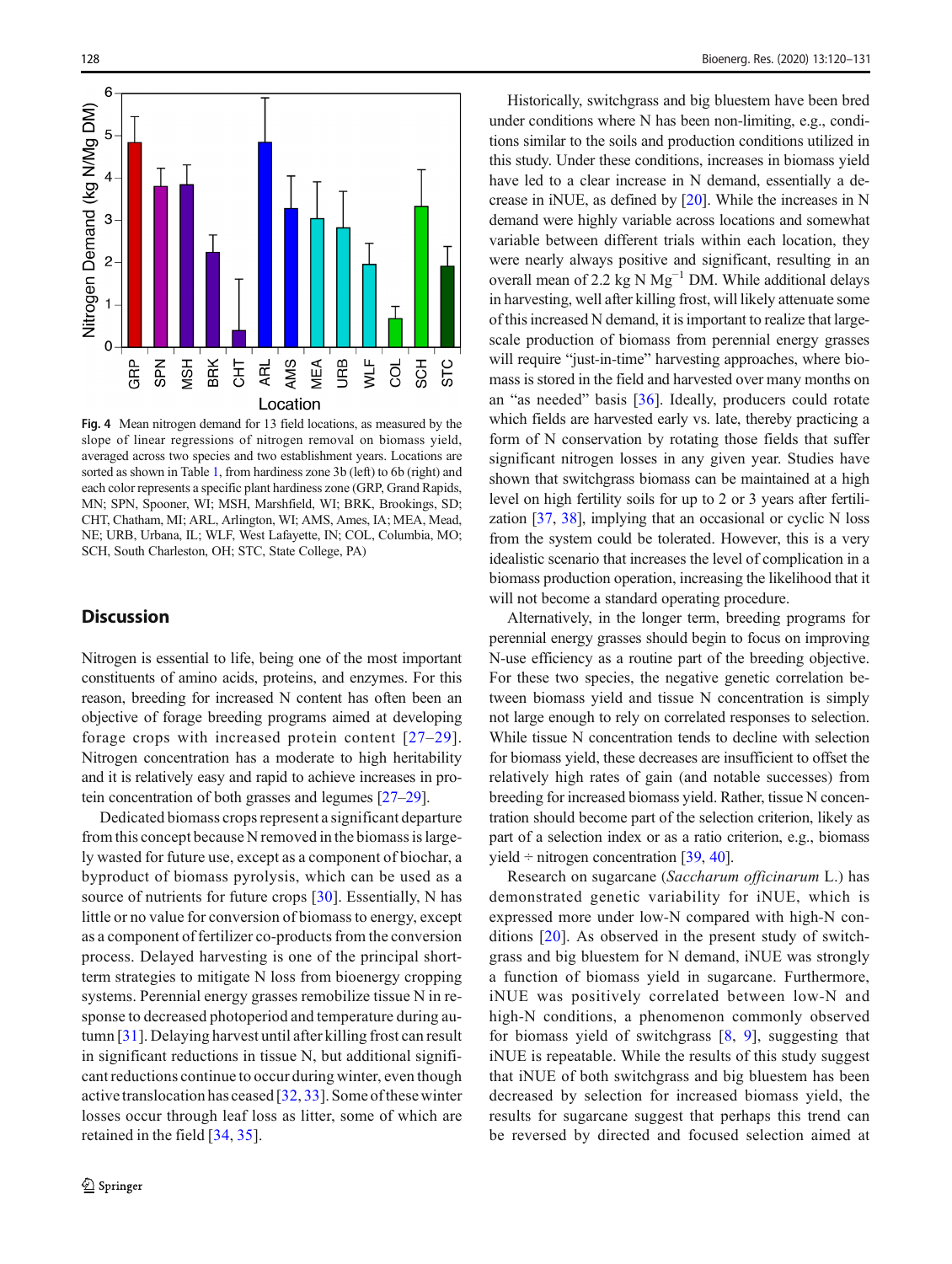<span id="page-11-0"></span>increasing biomass yield and decreasing tissue N concentration, as suggested above.

Collecting and processing biomass samples within an energy-grass breeding program require a massive time commitment, both for sampling tissue at harvest time and for processing samples during the offseason. The use of near-infrared reflectance spectroscopy (NIRS) is an essential component of this process, allowing breeding programs to process samples more rapidly than can be accomplished if each sample must be analyzed by wet chemistry [\[18](#page-12-0)]. Nevertheless, work-loads can be reduced and throughput can be increased if a hand-held NIRS can be adapted to predict tissue N based on real-time scans made on fresh tissue either at the harvest time or shortly beforehand. The latter would be advantageous because of the time and labor commitment required for harvesting biomass plots. Hand-held or portable NIRS units are capable of predicting chemical constituents of liquids, fruits, grains, and herbage [\[41](#page-12-0)–[46](#page-12-0)]. Similar technologies have been used to scan forage-crop canopies to predict N concentration of standing alfalfa (Medicago sativa L.) or bermudagrass (Cynodon *dactylon* (L.) Pers.) forage crops, with  $r^2 \approx 0.6$  [[47](#page-12-0), [48](#page-12-0)]. This technology would allow for selections to be made immediately after the biomass harvest, drastically reducing the need for time-sensitive offseason activities, which are often significant sources of stress for project personnel, as well as competition against glasshouse activities focused on establishment of new nurseries to advance the breeding program.

Most of the improved populations evaluated in this study were bred under non-N-limiting conditions, similar to those in the evaluation environments. This is similar to the philosophy of many plant breeding programs, which have often operated under the assumption that the most favorable environments favor expression of genetic variability, favoring the greatest rate of gain [\[49\]](#page-13-0). More recent results have demonstrated that the most effective selection for low-input conditions should be made under those same low-input conditions [\[50](#page-13-0)–[55](#page-13-0)]. Quantitative genetic theory generally supports this philosophy, suggesting that the heritability and genetic correlation requirements to support indirect selection under high-input conditions are too great to provide a routine advantage compared with direct selection under low-input conditions  $[56-58]$  $[56-58]$  $[56-58]$ .

These conclusions were supported by a switchgrass study in which direct selection under low-input conditions resulted in the greatest gain under those conditions [[59\]](#page-13-0). From a broader perspective, the elimination of N fertilizer on switchgrass selection nurseries would increase the likelihood of identifying genotypes with enhanced breeding value for the ability to recycle N efficiently, to utilize N efficiently, and to scavenge N from low-N soils. This may even extend to the ability of breeders to identify switchgrass genotypes capable of forming beneficial associations with rhizobacteria or endophytic bacteria that may have growth promotion impacts, such

as biological N fixation, nutrient acquisition, and increased biomass production [\[60](#page-13-0), [61\]](#page-13-0). Nutrient acquisition by host plants may also be enhanced by arbuscular mycorrhizal fungi [\[62](#page-13-0)]. Because host-microbe associations are under genetic control and heritable, it should be possible to identify genotypes with superior nutrient acquisition ability and nutrientuse efficiency [\[63](#page-13-0)–[66\]](#page-13-0). Just as N fertilization may impair the ability of a soil microbiome to evolve into a diverse community capable of providing these functions [[67](#page-13-0)], it may also limit our ability to break the link between increased biomass yield and increased N demand.

Acknowledgments We thank Anne Kinzel for her dedication, financial and personnel management, emotional support, and inspiration throughout the duration of the CenUSA project. We also thank Chris Kapp, Michigan State University, Chatham, MI; Roger Hintz, Iowa State University, Ames, IA; Danny England, University of Missouri, Columbia, MO; John McCormick, Ohio State University, Columbus, OH; Joe Crawford, University of Illinois, Urbana, IL; Steve Masterson, USDA-ARS, Lincoln, NE; Matt Myers, USDA-ARS, University Park, PA; Nick Baker, USDA-ARS, Madison, WI; and Joe Halinar, USDA-ARS, Madison, WI for their expert assistance with planting, plot maintenance and management, data collection, and sample preparation throughout the course of this experiment. We especially thank our former colleague, Kenneth P. Vogel (USDA, retired), for his critical review and comments which helped to improve the clarity of this paper.

Funding Information This research was funded by the Agriculture and Food Research Initiative Competitive Grant No. 2011-68005-30411 from the USDA National Institute of Food and Agriculture (CenUSA).

#### References

- 1. Robertson GP, Hamilton SK, Barham BL, Dale BE, Izaurralde RC, Jackson RD, Landis DA, Swinton SM Thelan KD, Tiedje JM (2017) Cellulosic biofuel contributions to a sustainable energy future: choices and outcomes. Science 356:eaal2324
- 2. Sanderson MA, Adler PR, Boateng AA, Casler MD, Sarath G (2007) Switchgrass as a biofuels feedstock in the USA. Can J Plant Sci 86:1315–1325
- 3. Mitchell RB, Schmer MR, Anderson WF, Jin V, Balkcom KS, Kiniry J, Coffin A, White P (2016) Dedicated energy crops and crop residues for bioenergy feedstocks in the central and eastern USA. Bioenergy Res 9:384–398
- 4. Sprunger CD, Oates LG, Jackson RD, Robertson GP (2017) Plant community composition influences fine root production and biomass allocation in perennial bioenergy cropping systems of the upper Midwest, USA. Biomass Bioenergy 105:248–258
- 5. Zannone L, Rotili P, Paoletti R, Scotti C (1986) Experimental studies on grass-legume associations. Agronomie 6:931–940
- 6. Piano E, Annicchiarico P (1995) Interference effects in grass varieties grown as pure stand, complex mixture and binary mixture with white clover. J Agron Crop Sci 174:301–308
- 7. Casler MD, Vogel KP (2014) Selection for biomass yield in upland, lowland, and hybrid switchgrass. Crop Sci 54:626–636
- 8. Casler MD, Vogel KP, Lee DK, Mitchell RB, Adler PR, Sulc RM, Johnson KD, Kallenbach RL, Boe AR, Mathison RD, Cassida KA,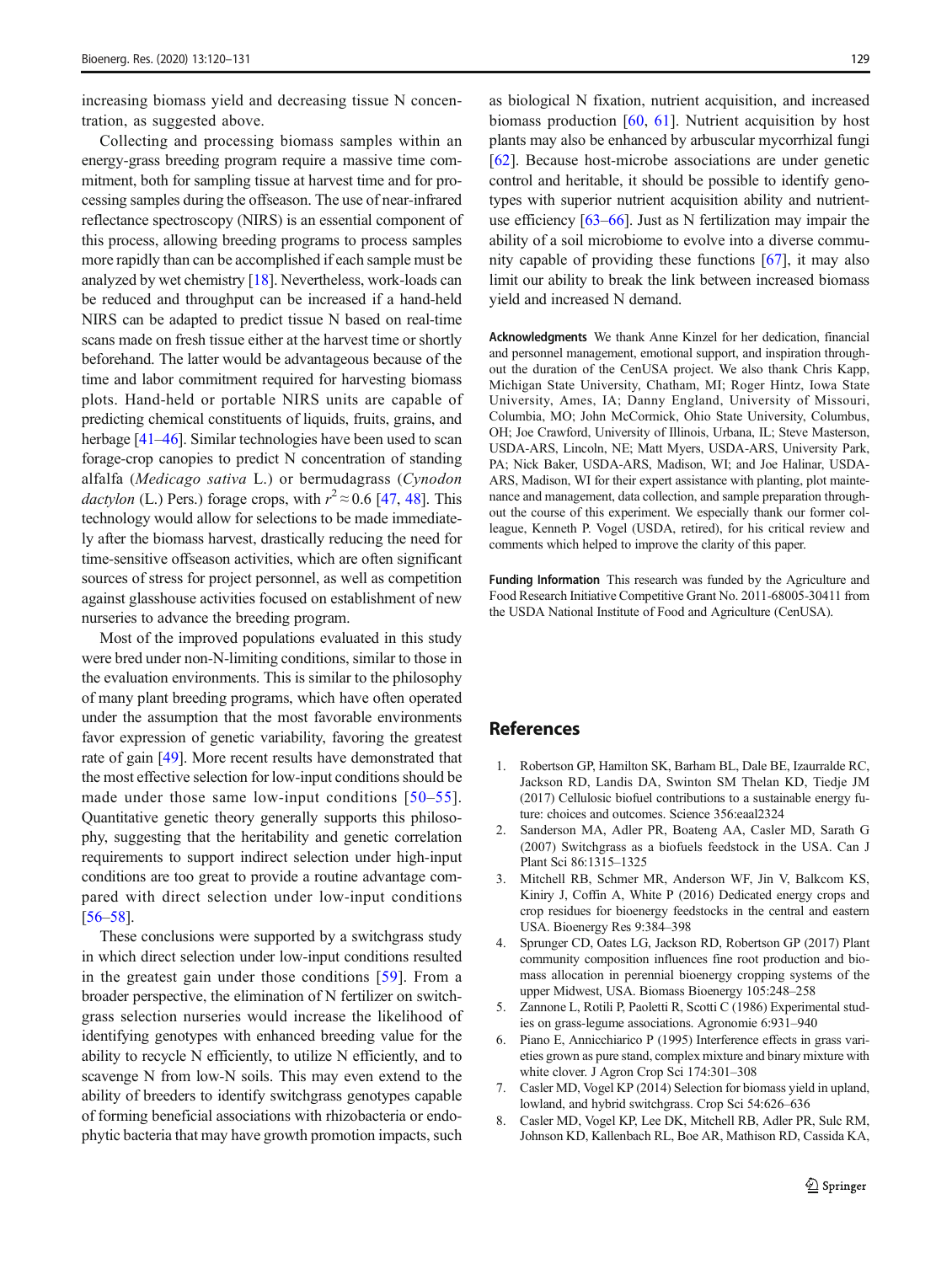<span id="page-12-0"></span>Min DH, Crawford J, Moore KJ (2018) 30 years of progress toward increasing biomass yield of switchgrass and big bluestem. Crop Sci 58:1242–1254

- 9. Casler MD, Sosa S, Hoffman L, Mayton H, Ernst C, Adler PR, Boe AR, Bonos SA (2017) Biomass yield of switchgrass cultivars under high- versus low-input conditions. Crop Sci 57:821-832
- 10. Johnson LC, Olsen JT, Tetreault H, DeLaCruz A, Bryant J, Morgan TJ, Knapp M, Bello NM, Baer SG, Maricle BR (2015) Intraspecific variation of a dominant grass and local adaptation in reciprocal garden communities along a US Great Plains' precipitation gradient: implications for grassland restoration with climate change. Evol Appl 8:705–723
- 11. Parrish DJ, Fike JH (2005) The biology and agronomy of switchgrass for biofuels. Crit Rev Plant Sci 24:423–459
- 12. Erisman JW, van Grinsven H, Leip A, Mosier A, Bleeker A (2010) Nitrogen and biofuels: an overview of the current state of knowledge. Nutr Cycl Agroecosyst 86:211–223
- 13. Norris MD, Reich PB (2009) Modest enhancement of nitrogen conservation via retranslocation in response to gradients in N supply and leaf N status. Plant Soil 316:193–204
- 14. Wullschleger SD, Davis EB, Borsuk ME, Gunderson CA, Lynd LR (2010) Biomass production in switchgrass across the United States: database description and determinants of yield. Agron J 102:1158– 1168
- 15. Vogel KP, Brejda JJ, Walters DT, Buxton DR (2002) Switchgrass biomass production in the Midwest USA: harvest and nitrogen management. Agron J 94:413–420
- 16. USDA (2019a) Plant hardiness zone map. [https://](https://planthardiness.ars.usda.gov/PHZMWeb/) [planthardinessarsusdagov/PHZMWeb/](https://planthardiness.ars.usda.gov/PHZMWeb/) Accessed 10 November 2019
- 17. Association of Seed Analysts (AOSA) (1998) Rules for seed testing. AOSA: Beltsville, MD, USA
- 18. Vogel KP, Dien BS, Jung HG, Casler MD, Masterson SD, Mitchell RB (2011) Quantifying actual and theoretical ethanol yields for switchgrass strains using NIRS analysis. Bioenergy Res 4:96–110
- 19. Littell RC, Milliken GA, Stroup WW, Wolfinger RD (1996) SAS system for mixed models. SAS Institute, Inc Cary, NC, USA
- 20. Robinson N, Fletcher A, Whan A, Critchley C, von Wirén N, Lakshmanan P, Schmidt S (2007) Sugarcane genotypes differ in internal nitrogen use efficiency. Func Plant Biol 34:1122–1129
- 21. USDA (2019b) USDA-NRCS Web Soil Survey. [https://](https://websoilsurvey.sc.egov.usda.gov/App/HomePage.htm) [websoilsurvey.sc.egov.usda.gov/App/HomePage.htm.](https://websoilsurvey.sc.egov.usda.gov/App/HomePage.htm)
- 22. University of Wisconsin (2019) UW Soil and Forage Lab. [https://](https://uwlab.soils.wisc.edu/) [uwlabsoilswiscedu/](https://uwlab.soils.wisc.edu/) Accessed 10 November 2019
- 23. Bremmer JM (1965) Total nitrogen, In Black CA et al (eds) Methods of soil analysis, Part 2. Agronomy. ASA-CSSA-SSSA Monograph No 9 pp1149–1178
- 24. Bray RH, Kurtz LT (1945) Determination of total, organic, and available forms of phosphorus in soil. Soil Sci 59:39–45
- 25. Watson ME, Brown JR (1998) pH and lime requirement, In Brown JR (ed) Recommended chemical soil test procedures for the North Central region pp 13-16. NCR Publ No 221, Missouri Agric Exp Stn, Columbia, MO
- 26. Combs SM, Nathan MV (1998) Soil organic matter, In Brown JR (ed) Recommended chemical soil test procedures for the North Central region pp 57-58. NCR Publ No 221, Missouri Agric Exp Stn, Columbia, MO
- 27. Clements RJ (1969) Selection for crude protein content in Phalaris tuberosa L. I. Response to selection and preliminary studies on correlated response. Aust J Agric Res 20:643–652
- 28. Sumberg JE, Murphy RP, Lowe CC (1983) Selection for fiber and protein concentration in a diverse alfalfa population. Crop Sci 23: 11–14
- 29. Teuber LR, Phillips DA (1998) Influences of selection method and nitrogen environment on breeding alfalfa for increased forage yield and quality. Crop Sci 28:599–604
- 30. Biedermann LA, Harpole WS (2013) Biochar and its effects on plant productivity and nutrient cycling: a meta-analysis. GCB Bioenergy 5:202–214
- 31. Schwartz C, Amasino R (2013) Nitrogen recycling and flowering time in perennial bioenergy crops. Front Plant Sci. [https://doi.org/](https://doi.org/10.3389/fpls.2013.00076) [10.3389/fpls.2013.00076](https://doi.org/10.3389/fpls.2013.00076)
- 32. Kering MK, Butler TJ, Biermacher JT, Mosali J, Guretsky JA (2013) Effect of potassium and nitrogen fertilizer on switchgrass productivity and nutrient removal rates under two harvest systems on a low potassium soil. Bioenergy Res 6:329–335
- 33. Serapiglia MJ, Boateng AA, Lee DK, Casler MD (2016) Switchgrass harvest time management can impact biomass yield and nutrient content. Crop Sci 56:1970–1980
- 34. Garten CTJr, Smith JL, Tyler DD, Amonette JE, Bailey VL, Brice DJ, Castro HF, Graham RL, Gunderson CA, Izaurralde RC, Jardine PM, Jastrow JD, Kerley MK, Matamala R, Mayes MA, Metting FB, Miller RM, Moran KK, Post WMIII, Sands RD Schadt CW, Phillips JR, Thomson AM, Vugteveen T, West TO, Wullschleger SD (2010) Intra-annual changes in biomass, carbon, and nitrogen dynamics at 4-year-old switchgrass field trials in west Tennessee, USA. Agric Ecosyst Envt 136:177–184
- 35. Miesel JR, Jach-Smith LC, Renz MJ, Jackson RD (2017) Distribution of switchgrass (Panicum virgatum L.) aboveground biomass in response to nitrogen addition and across harvest dates. Biomass Bioenergy 100:74–83
- 36. Shinners KJ, Sabrowsky BK, Studer CL, Nicholson RL (2017) Switchgrass harvest progression in the North-Central USA. Bioenergy Res 10:613–625
- 37. Lemus R, Parrish DJ, Abaye O (2008) Nitrogen-use dynamics in switchgrass grown for biomass. Bioenergy Res 1:153–162
- Springer TL (2017) Effect of nitrogen fertilization and residual nitrogen on biomass yield of switchgrass. Bioenergy Res 10:648– 656
- 39. Jahufer MZZ, Casler MD (2017) Application of the Smith-Hazel selection index for improving biomass yield and quality of switchgrass. Crop Sci 55:1212–1222
- 40. Rowe DE (1995) Characteristics of elite populations selection on ration criterion: I. Traits with equal genetic variances. Crop Sci 35: 425–430
- 41. Zude M, Pflanz M, Kaprielian C, Aivazian BL (2008) NIRS as a tool for precision horticulture in the citrus industry. Biosyst Eng 99: 455–459
- 42. Pérez-Marín D, Paz P, Guerrero J, Garrido-Varo A, Sánchez M (2010) Miniature handheld NIR sensor for the on-site non-destructive assessment of post-harvest quality and refrigerated storage behavior in plums. J Food Eng 99:294–302
- 43. Roza-Delgado B, Garrido-Varo A, Soldado A, Arrojo AG, Valdés MC, Maroto F, Pérez-Marín D (2017) Matching portable NIRS instruments for in situ monitoring indicators of milk composition. Food Control 76:74–81
- 44. Torres I, Pérez-Marín D, De la Haba M, Sánchez M (2017) Developing universal models for the prediction of physical quality in citrus fruits analysed on-tree using portable NIRS sensors. Biosyst Eng 153:140–148
- 45. Pasquini C (2018) Near infrared spectroscopy: a mature analytical technique with new perspectives – a review. Anal Chim Acta 1026: 8–36
- 46. Correia RM, Tosato F, Domingos E, Rodrigues RRT, Aquino LFM, Filgueiras PR, Larcerda VJr, Romão (2018) Portable near infrared spectroscopy applied to quality control of Brazilian coffee. Talanta 176:59–68
- 47. Post CJ, DeGloria SD, Cherney JH, Mikhailova EA (2007) Spectral measurements of alfalfa/grass fields related to forage properties and species composition. J Plant Nutr 30:1779–1789
- 48. Zhao D, Starks PJ, Brown MA, Phillips WA, Coleman SA (2007) Assessment of forage biomass and quality parameters of